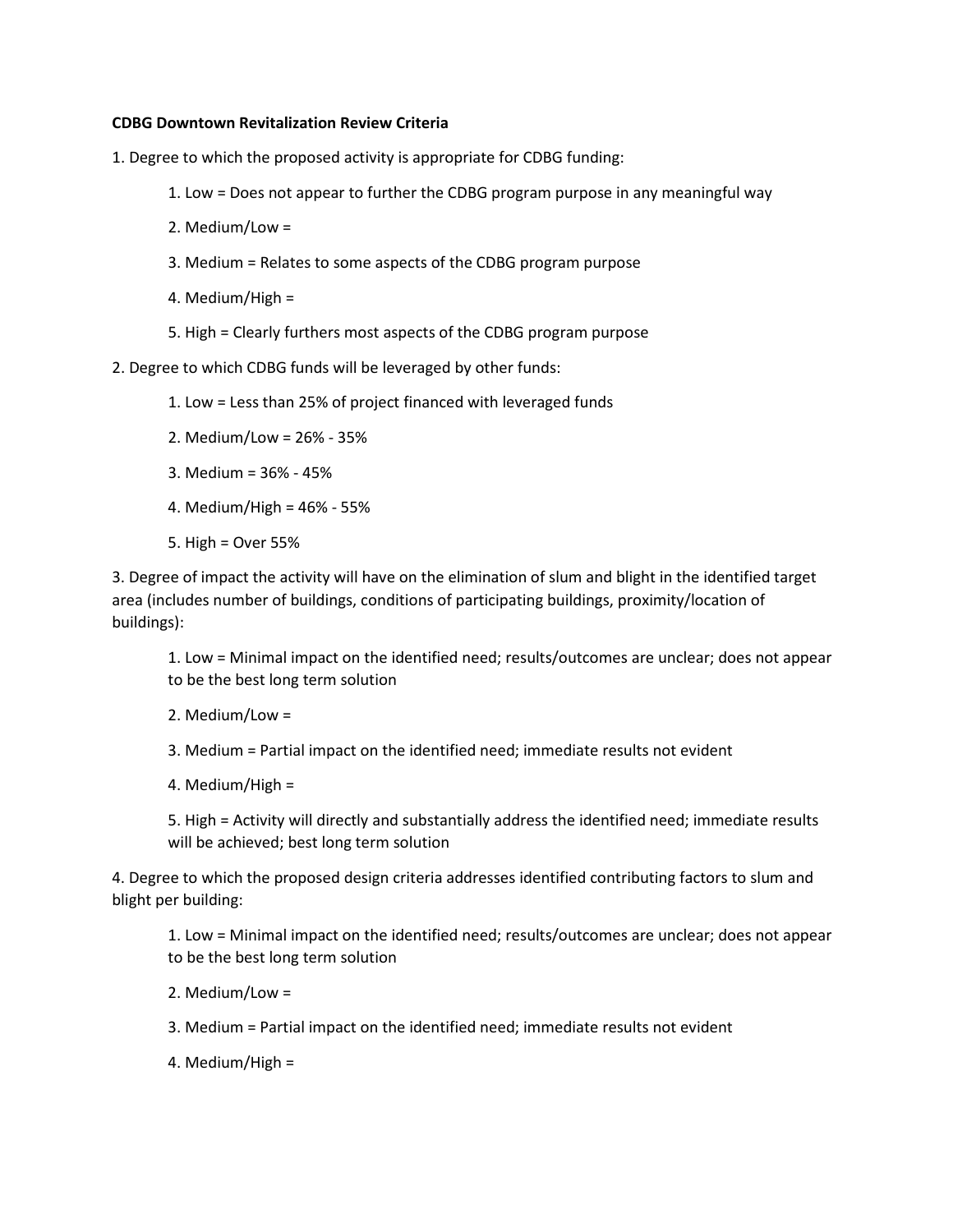5. High = Activity will directly and substantially address the identified need; immediate results will be achieved; best long term solution

5. Degree to which the scale and scope of the project is appropriate for the CDBG program timeframe (3 years):

- 1. Low = Late start; lengthy/unrealistic/unclear timetable
- 2. Medium/Low =
- 3. Medium = Average/reasonable construction timetable based on project type
- 4. Medium/High =
- 5. High = Construction to commence quickly; minimum length; realistic time-frame

6. Degree of community involvement with the proposed downtown revitalization efforts (community outreach, public input, planning exercises):

1. Low = Little support shown; all necessary parties have not been contacted and discussions have been minimal.

- 2. Medium/Low =
- 3. Medium = Full support not evident, but discussions among all parties is on-going
- 4. Medium/High =
- 5. High = Strong support documented by all parties involved

7. Degree to which the project meets or exceeds the minimum building and site design criteria (Green streets criteria) established by IEDA:

- 1. Low = 2-15 Points
- 2. Medium/Low = 16 97 Points
- 3. Medium = 98 146 Points
- 4. Medium/High = 147 170 Points
- 5. High = 171 244 Points
- 8. Degree the project ready to proceed:
	- 1. Low = Little preliminary work done on site or financing
	- 2. Medium/Low =

3. Medium = Some preliminary work done, but some important elements remain undetermined (e.g. site, some financing)

- 4. Medium/High =
- 3. High = Preliminary work is done and needed financial resources are secured